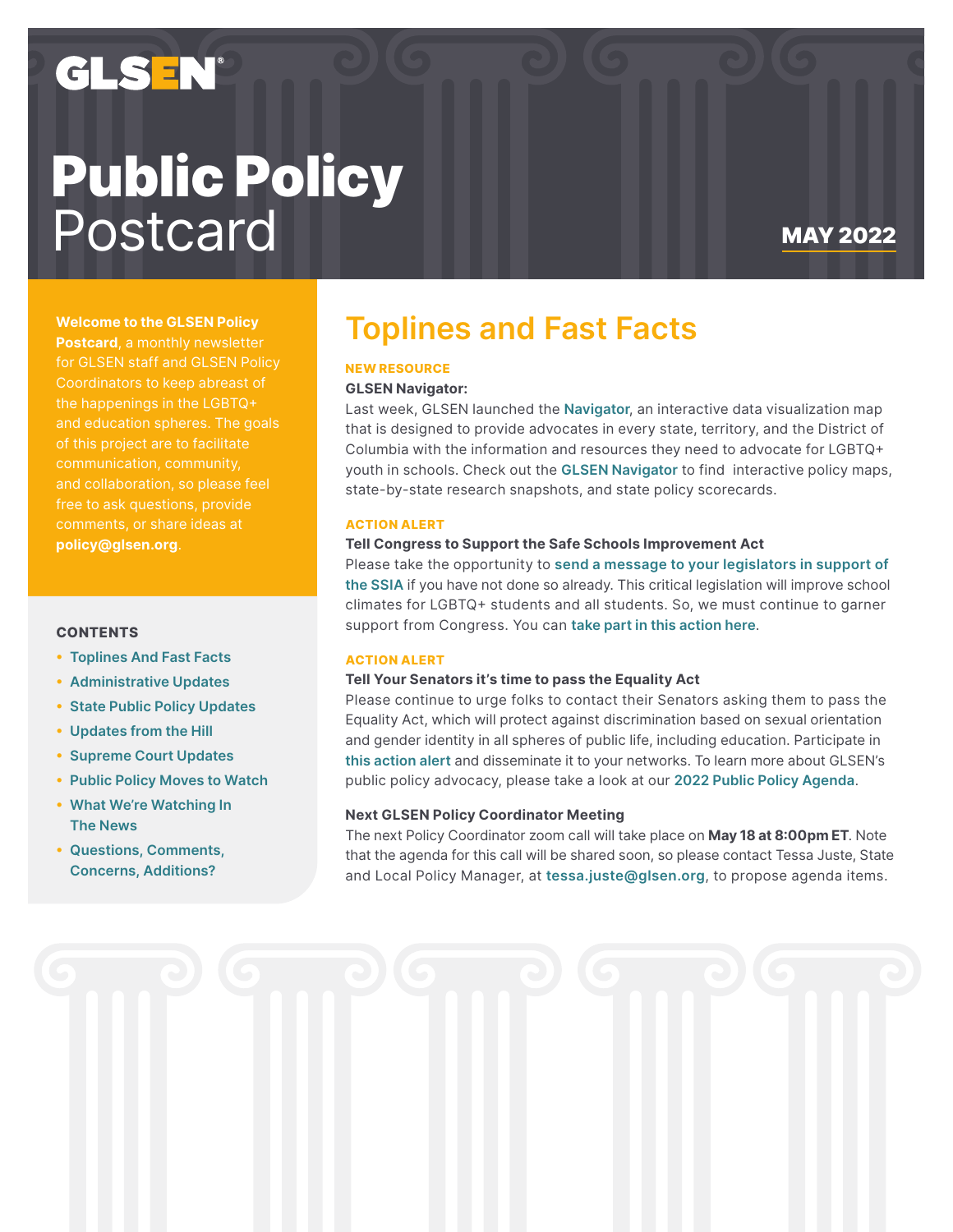### <span id="page-1-0"></span>**Administrative Updates**

GLSEN recently authored a comment letter to the US Department of Education urging the inclusion of survey measures that would advance data inclusion and equity for LGBTQ+ youth in the Department's proposed EdFacts data collection. Specifically, GLSEN advocated for the inclusion of a nonbinary gender identiy category. The absence of this category risks the collection of inaccurate data, especially when the State Education Agencies from which the data is being collected have a nonbinary category in their own data collection, and yet for the purposes of the EdFacts survey, must report nonbinary student's gender identity as binary. You can read GLSEN's comment letter **[here](https://drive.google.com/file/d/13h_dzIl2fDvcTHjjsKBhaiaTRRfp48wi/view?usp=sharing)**.

Last month GLSEN also signed on to a comment letter led by Campus Pride, asking the National Center for Education Statistics (NCES) to incorporate nonbinary students into all categories of the Integrated Postsecondary Education Data System (IPEDS). You can read the letter in full **[here](https://www.campuspride.org/49432-2/)**.

### <span id="page-1-1"></span>**State Public Policy Updates**

Throughout the state legislative cycle GLSEN tracks bills that have been introduced in all 50 state legislatures, the District of Columbia, and U.S. territories. Currently GLSEN is tracking 22 bills that are affirming of LGBTQ+ students and inclusive K-12 learning communities, and 193 bills that are attacks targeting LGBTQ+ youth. Currently we are closely tracking the development of the exclusionary censorship bills in Louisiana (HB 837) and Ohio (HB 616). Another two bills that we are watching closely that would ban trans student athletes from playing sports on teams that affirm their gender in Alaska (SB 140) and South Carolina (HB 4608). To learn more about the specific content and legislative progress of the state bills that GLSEN is tracking, you can visit our **2022 [Affirmative](https://www.quorum.us/spreadsheet/external/iReKwPBVfLCkNCVjNVil/) Bill Tracker** and our **2022 [Negative](https://www.quorum.us/spreadsheet/external/kGcJEDszYZKjKIXwHHpI/) Bill Tracker**.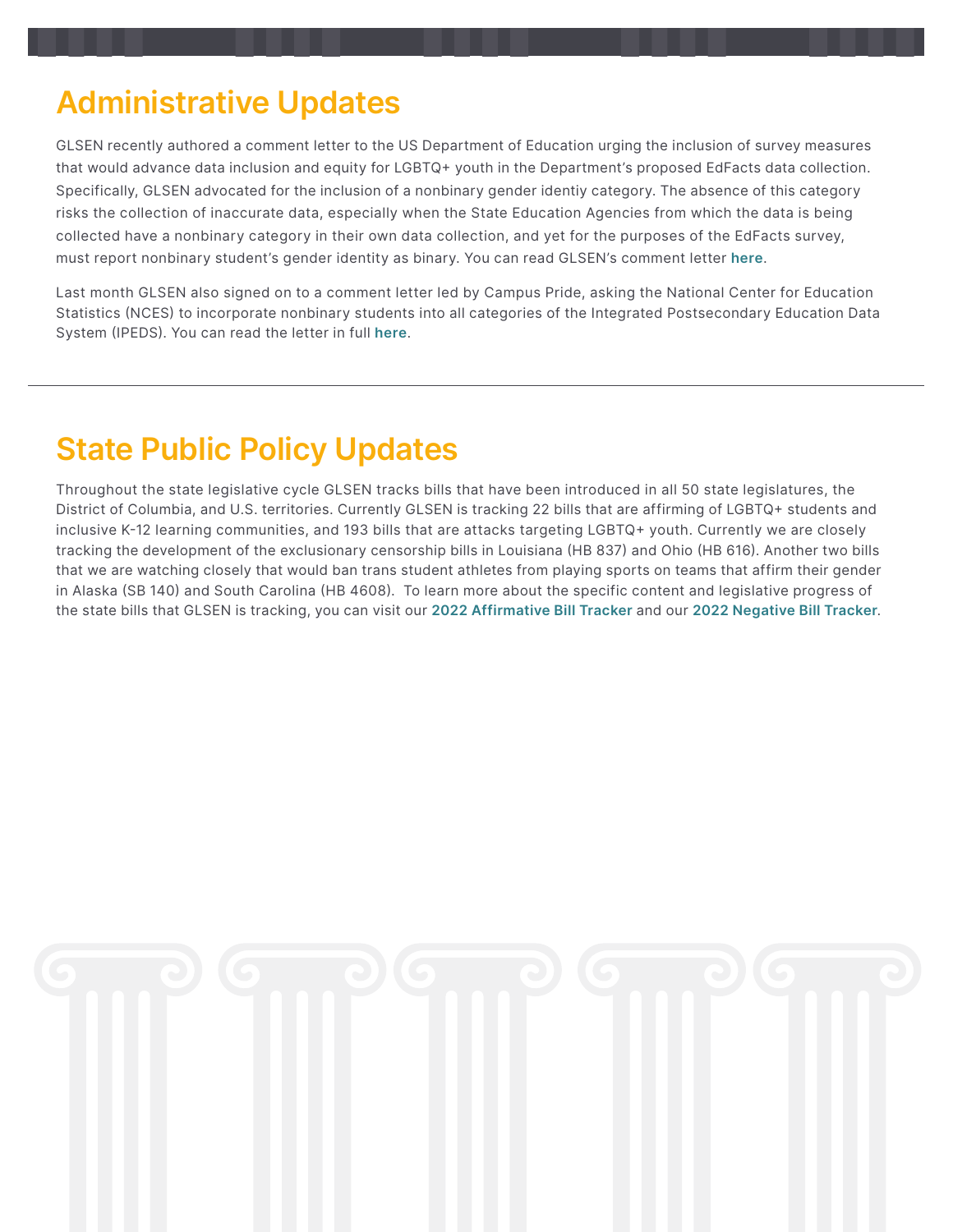## <span id="page-2-0"></span>**Updates from the Hill**

Last month GLSEN signed on to several letters to Congress. Two of the letters were led by the Center for American Progress, and addressed to the Subcommittee on Commerce, Justice, Science, and Related Agencies (CJS), and the Subcommittee on Labor, Health and Human Services, Education, and Related Agencies (LHHS-Ed). The letters urged each Subcommittee to expand LGBTQI+ data collection through their respective appropriations, and emphasized that investment in inclusive data collection is necessary to ensure that advocates, researchers, policymakers, and service providers are able to advance evidence-based policies. You can read the letter to LHHS-Ed **[here](https://docs.google.com/document/d/1ot02MhcAuBASsNSjysvzaP1Kz_s9wZbp/edit?usp=sharing&ouid=101248998005130387237&rtpof=true&sd=true)**, and the letter to CJS **[here](https://docs.google.com/document/d/1tbdwBmc_HqOTf12AtDNcQA_4NEnYKQ-D/edit?usp=sharing&ouid=101248998005130387237&rtpof=true&sd=true)**.

GLSEN also signed on to a letter pushing Congress to pass the Protecting Our Students in Schools Act (POSSA). The letter, led by the Federal School Discipline and Climate Coalition, urges members of Congress to co-sponsor POSSA which would end corporal punishment in public schools. Corporal punishment is still legal 19 states and, studies show that students who are Black, Latinx, and students with disabilities are disproportionately subjected to corporal punishment despite being no more likely to break school rules than their less frequently punished peers. You can read the full letter in support of POSSA **[here](https://drive.google.com/file/d/14vo6Wk0U-sTbD7bKzGtQ7LH58h3Cr0AK/view?usp=sharing)**.

## <span id="page-2-1"></span>**Supreme Court Updates**

Last week, the Supreme Court's draft opinion in the *Dobbs v. Jackson Women's Health Organization* case was obtained and published by **[Politico](https://www.politico.com/news/2022/05/02/supreme-court-abortion-draft-opinion-00029473)**. GLSEN's Executive Director, Melanie Willingham-Jaggers released the following statement in response to the revelation that the Court apparenly has voted to overturn the constitutionally protected right to abortion:

"All people deserve bodily autonomy and freedom. We at GLSEN condemn Justice Samuel Alito's opinion draft overruling Roe v. Wade and Planned Parenthood v. Casey. This opinion violates decades of legal precedent and will affect millions of people's right to bodily autonomy. LGBTQ+ people–especially transgender people and young LGBTQ+ people–are disproportionately harmed by abortion restrictions. Abortion is healthcare and everyone deserves safe access to affirming and life-saving healthcare. We stand with the abortion funds and independent clinics on the frontlines of the fight for reproductive justice, and all people who seek their care. Meanwhile, we'll continue to work with our state partners to advance gender and reproductive justice by fighting for LGBTQ+ inclusive sex ed in all classrooms. Despite the extremist position of the court, we know the truth: bodily autonomy is not negotiable!"



## <span id="page-2-2"></span>**Public Policy Moves to Watch**

 $\bigstar$ 

Last month GLSEN launched the GLSEN Navigator, an interactive data visualization map that is designed to provide policy practitioners with the information and resources they need to advocate for K-12 learning communities where LGBTQ+ youth can thrive and reach their full potential. The GLSEN Navigator currently includes policy maps on trans athletics, inclusive curricular standards, bullying and harassment prevention, and nondiscrimination laws in each state and territory. It also includes state-by-state research snapshots on the experiences of LGBTQ+ youth in K-12 learning communities and state policy scorecards. The Navigator will be updated and new resources added on an ongoing basis. In a press release about the launch of the GLSEN Navigator, GLSEN Chief of Staff and Deputy Executive Director for Public Policy and Research, Aaron Ridings, said:

"We call on advocates across the country to join us in rejecting the failed leadership of state and local officials who continue to advance denigrating and discriminatory legislation at the expense of the wellbeing of students in schools. Our young people are more important than any desperate politicians' blatant attempts to stir up hate to try to get votes. Leaders everywhere are responsible for strengthening our education system that has been devastated by the pandemic and ongoing mass disruption and trauma. We applaud education leaders who have taken up their responsibilities during these challenging times and will continue to provide resources and support to communities that have to compensate for the negligence and incompetence of those who continue to target and attack LGBTQ+ youth in K-12 schools."

You can explore all of the resources that the GLSEN Navigator has to offer **[here](https://maps.glsen.org/)**.